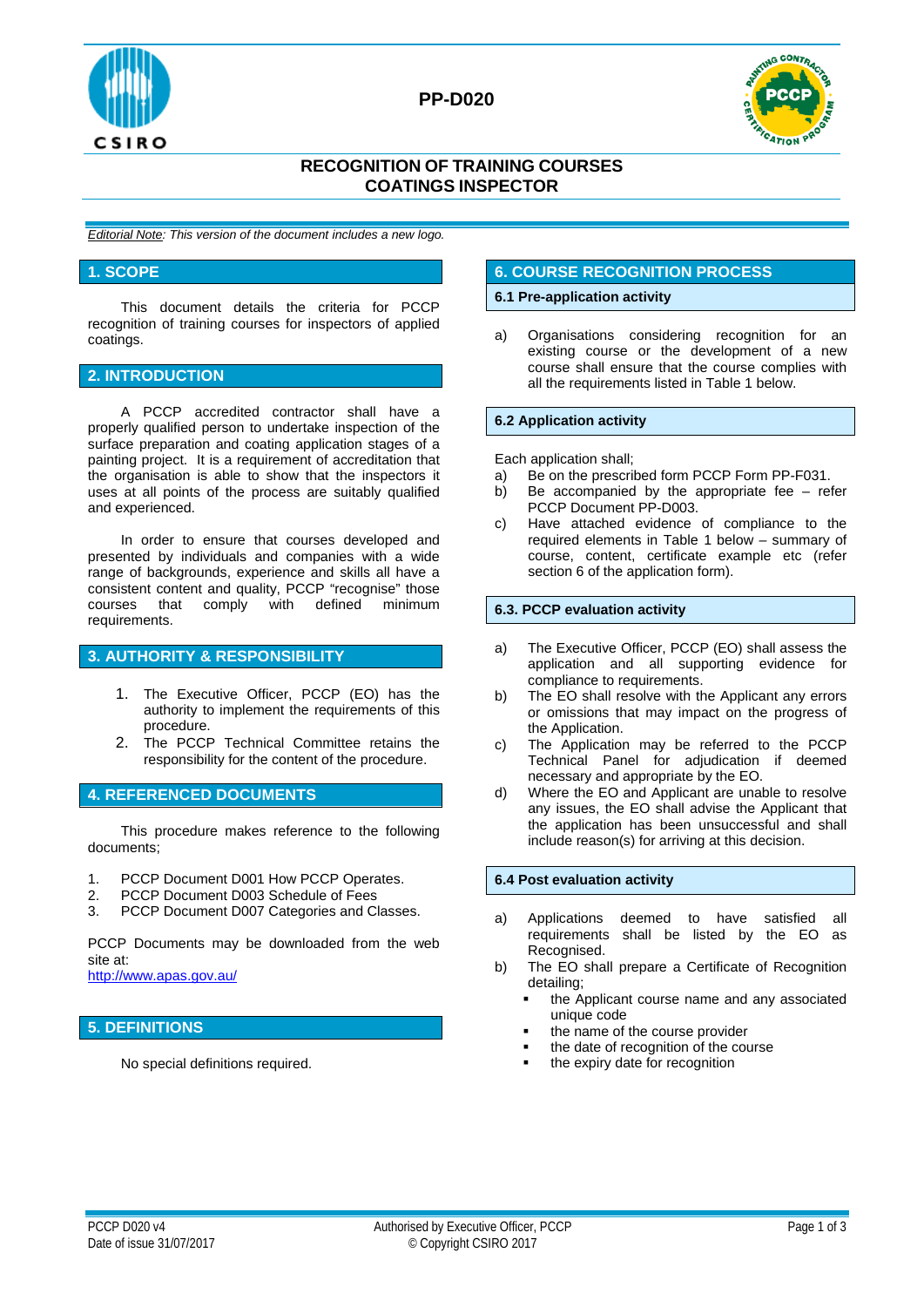





## **RECOGNITION OF TRAINING COURSES COATINGS INSPECTOR**

## **7. REFRESHER COURSES**

- a) As each Participant certificate is required to be issued with a defined expiry date, the training Provider shall also provide update or refresher courses to enable Participants to maintain the currency of their training.
- b) It is the responsibility of the employer to ensure that certificate currency is maintained by booking participants into the next available refresher course.
- c) Refresher courses shall have two objectives;
	- To refresh the Participant's knowledge of the original subject matter. The refresher course shall pay particular attention to key requirements or issues
	- To advise the Participant of any changes to regulations, legislation, documentation etc since the original course.
- d) The refresher course shall be of minimum half day duration.
- e) A new certificate shall be issued by the training provider to each successful refresher course Participant at the conclusion of each course.
- f) The expiry date for refresher certificates shall not be greater than 2 years.

## **8 RE-RECOGNITION ACTIVITY**

- a) Prior to the expiry of Recognition for the course, the EO shall advise the course provider that, if desired, re-Recognition for the nominated course is possible and necessary for continuing PCCP Recognition.
- b) The application for re-recognition shall comprise a declaration of changes to the Recognised course.
- c) The application for re-recognition shall be on the prescribed form PCCP Form PP-F032.
- d) The application shall be accompanied by the appropriate fee – refer PCCP Document PP-D003.
- e) The EO shall assess the changes to the course and decide whether the course continues to comply with the requirements of Table 1 below.
- f) Where doubt exists, the EO shall attempt to resolve the issue(s) with the course provider. The EO may choose to involve the PCCP Technical Panel if deemed necessary.
- g) Where the course continues to meet all requirements, the EO shall;
	- Prepare and issue a new certificate conforming to 6.4b above
	- Update the PCCP web site listing accordingly

## **9. APPEALS & COMPLAINTS**

- a) Appeals against decisions of PCCP or its officers shall be subject to the process outlined in PCCP Document PP-D004.
- b) Complaints against PCCP processes, practices or officers shall also be subject to the process outlined in PCCP Document PP-D004.